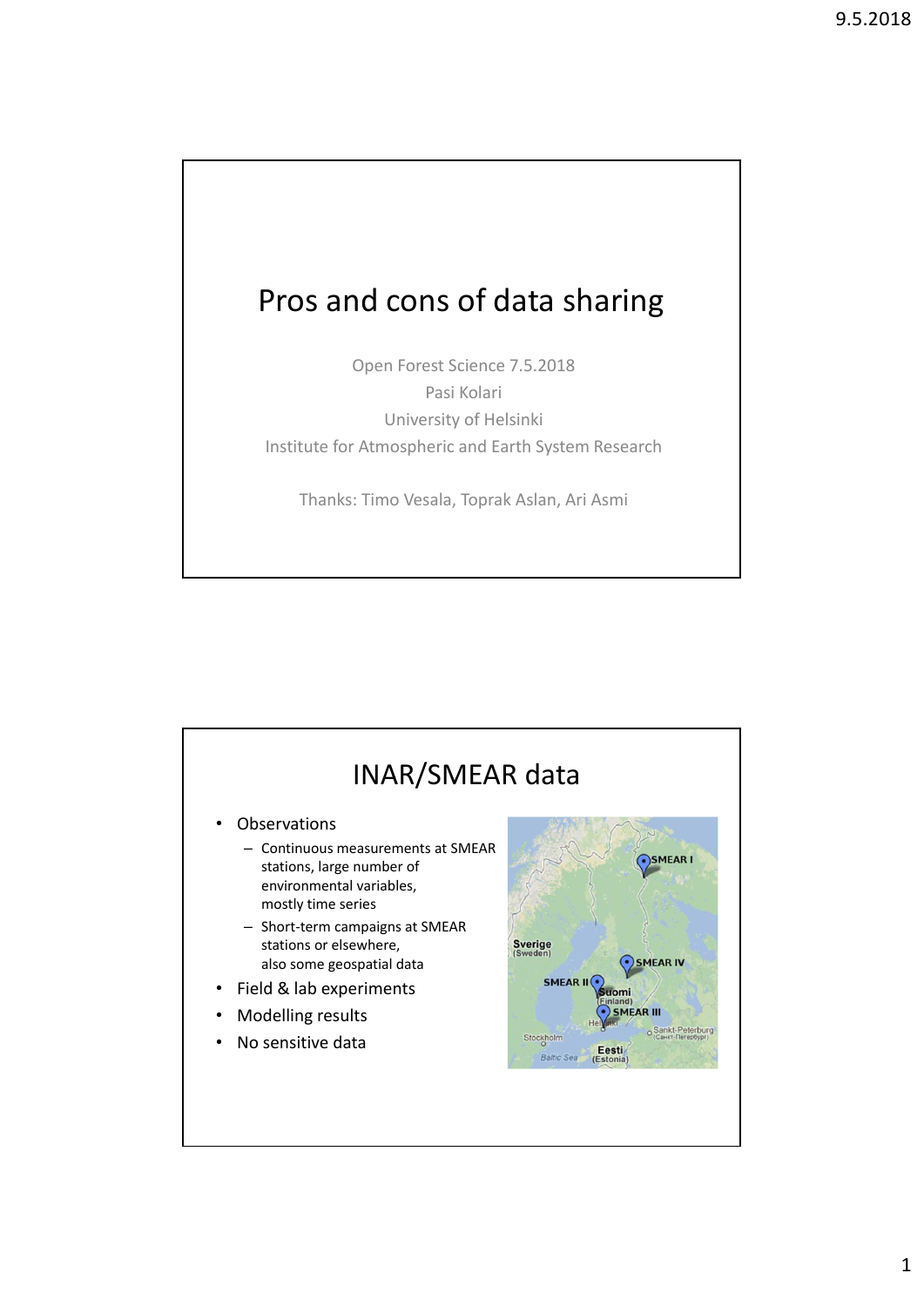

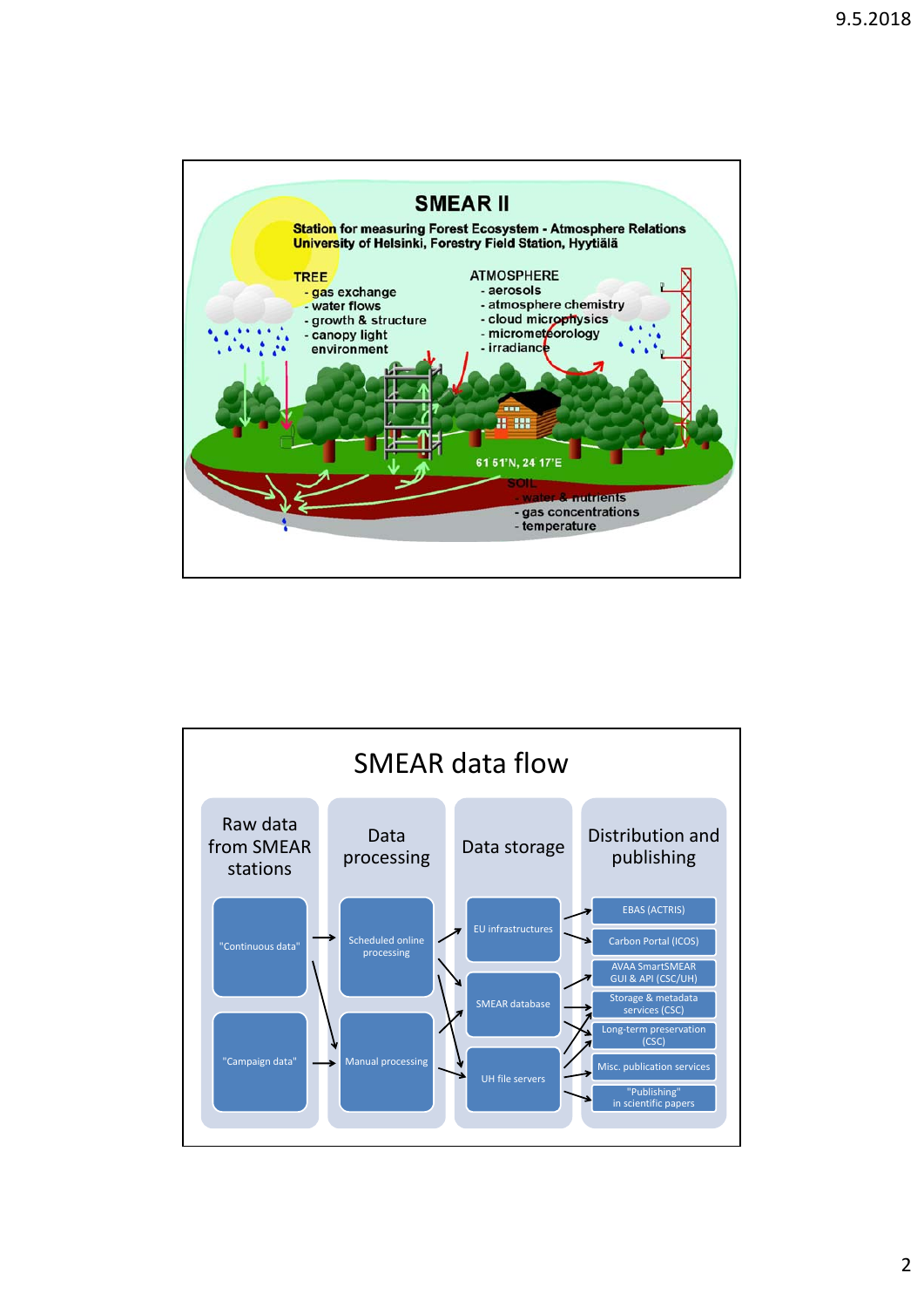## General motivation to data sharing

- Data are usually produced by tax-payers money
- Sharing fosters collaboration
- Many funders nowadays require opening the data
	- EU also requires giving distribution rights to the host institute

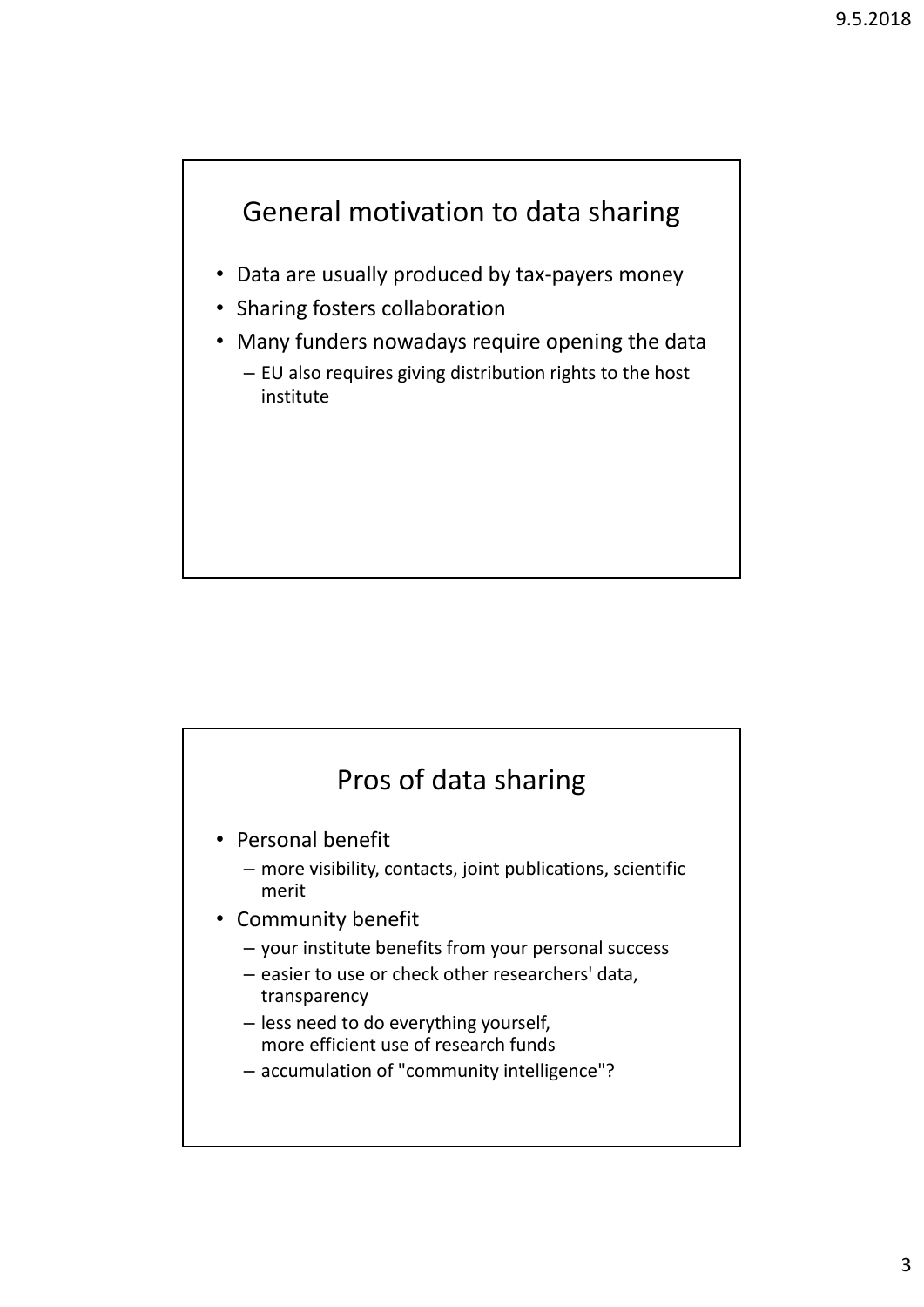

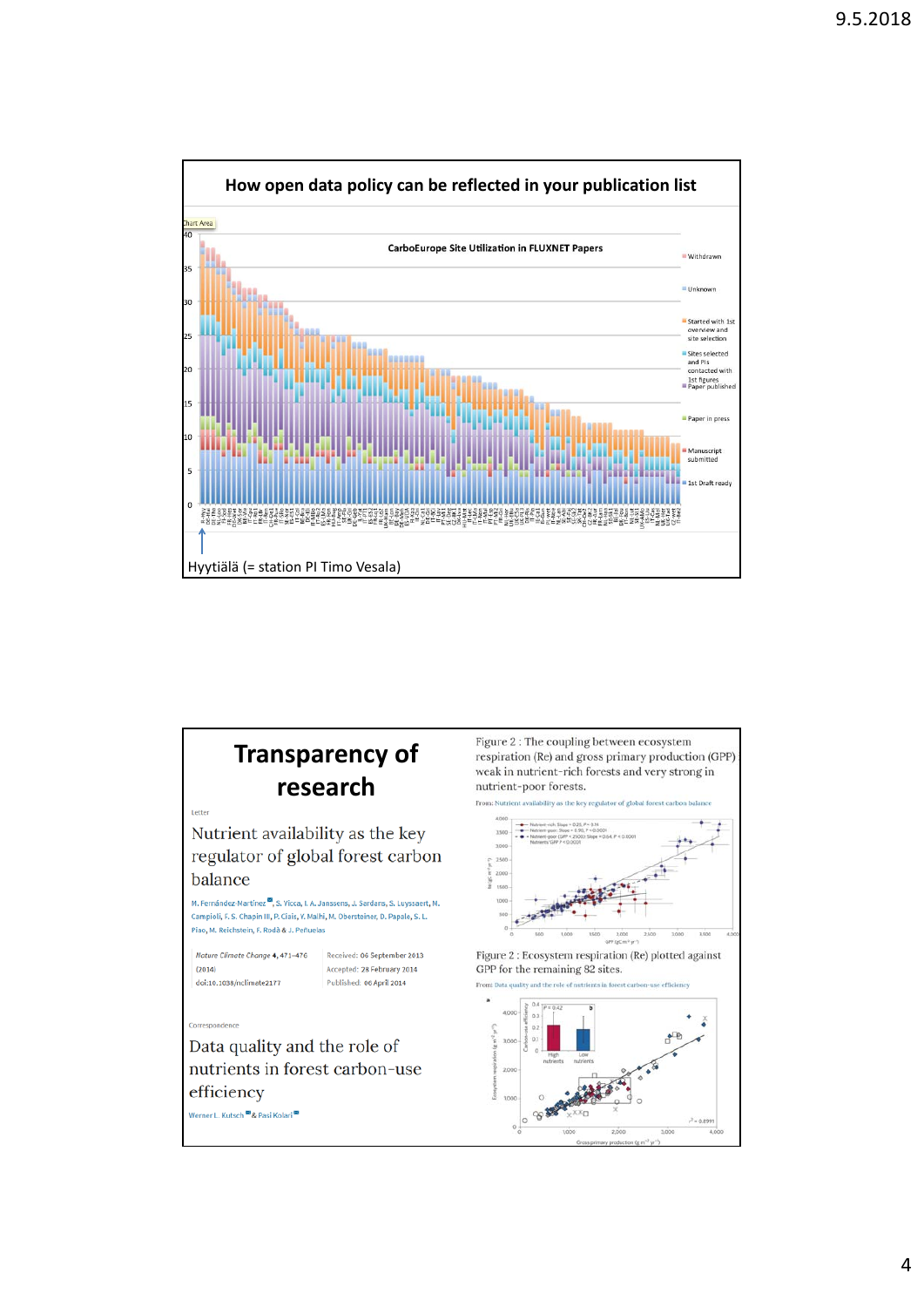

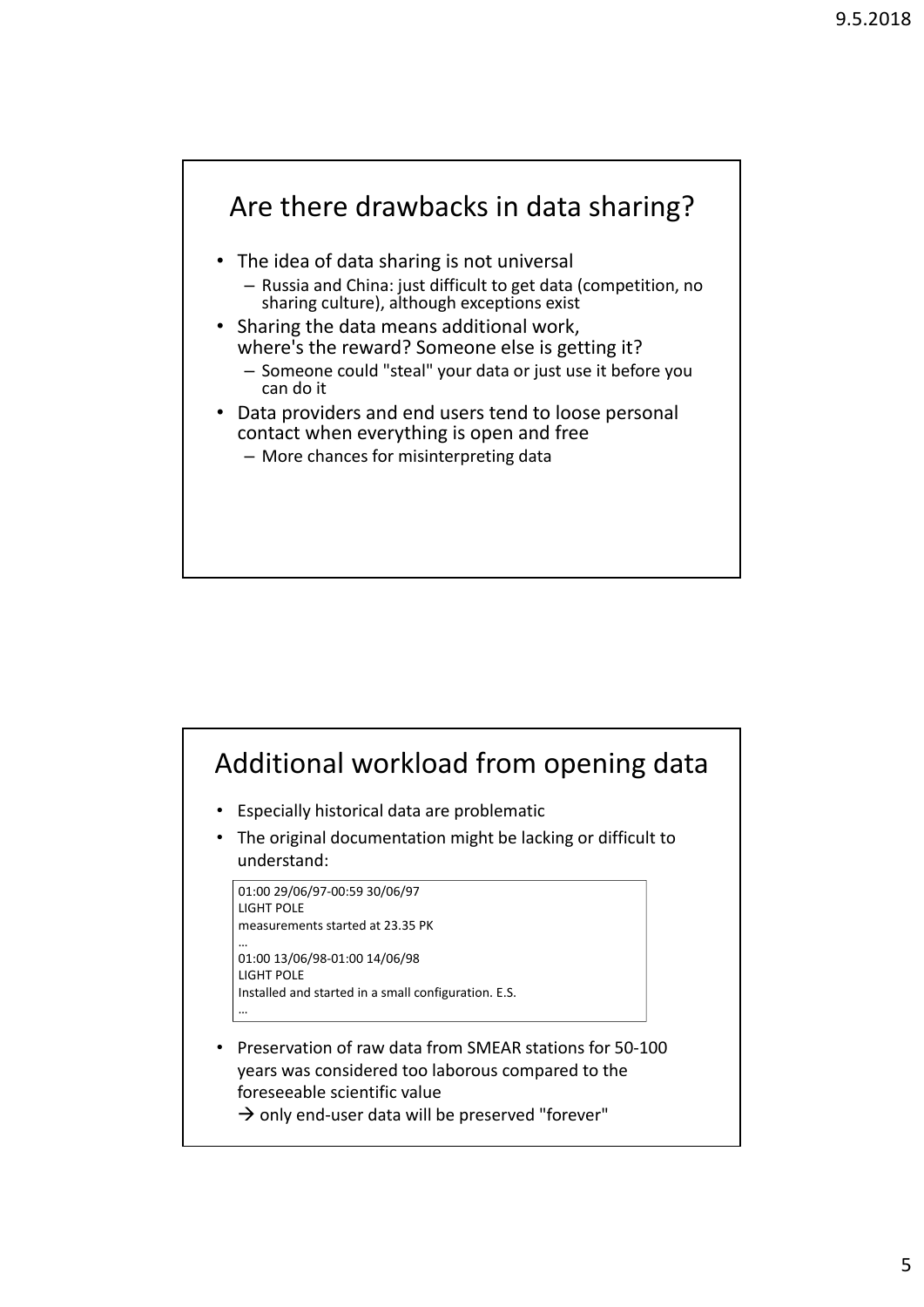

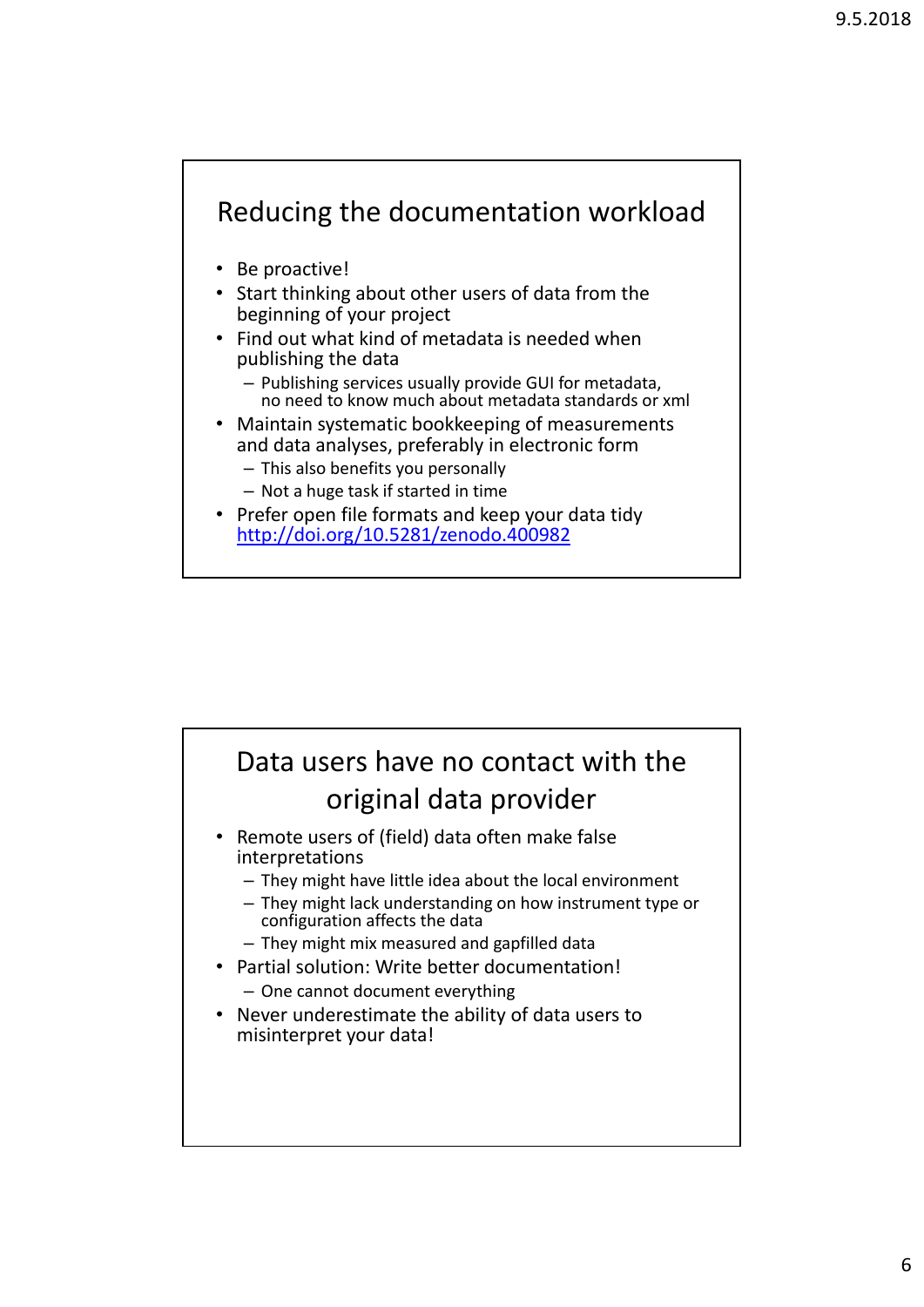